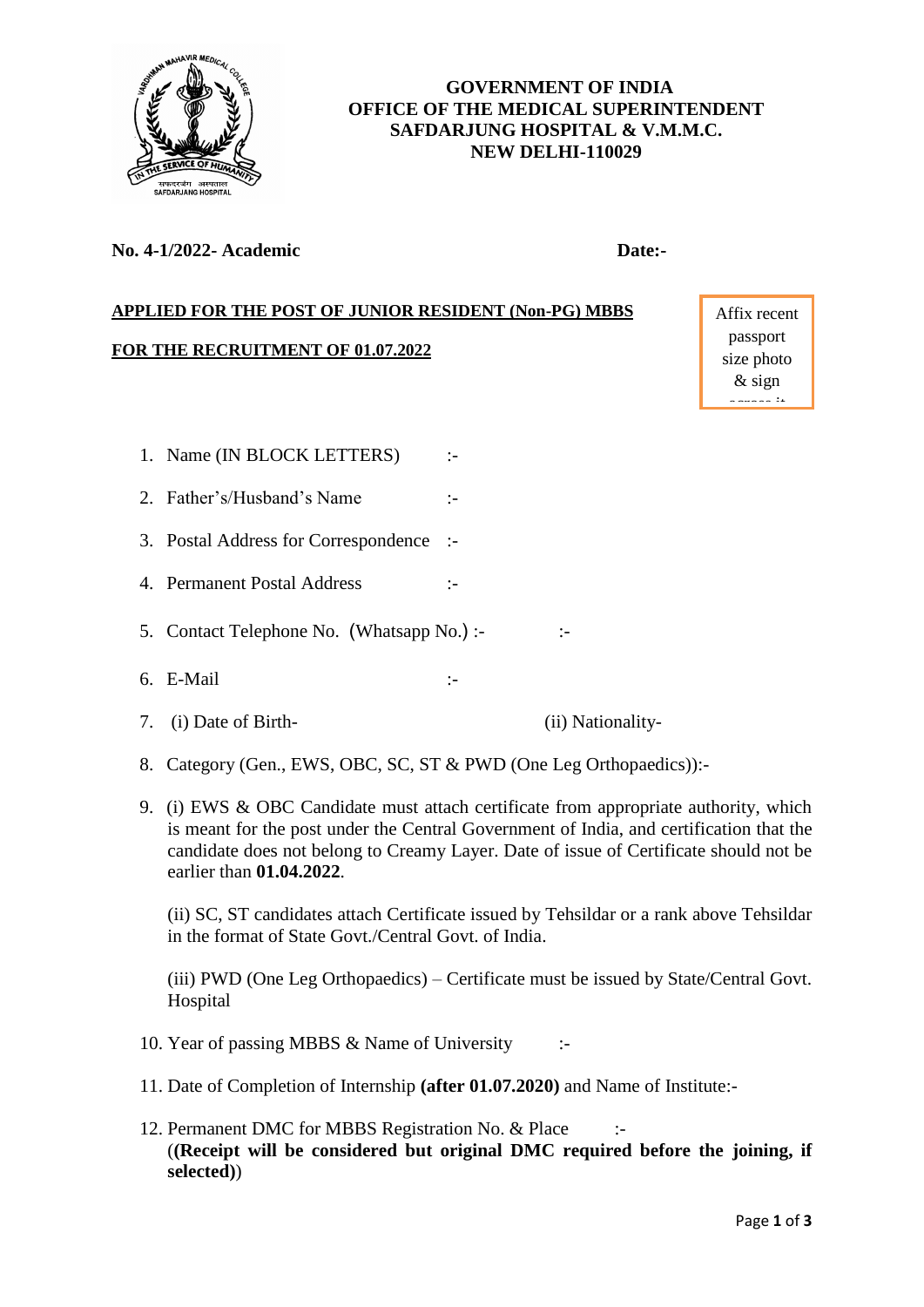- 13. Payment Receipt No. (To be Attached with application) :- (Candidate Must be write your name & father's/husband's name on the back of Payment Receipt)
- 14. Junior Residency (House Job) done previously, If so, period, Department Name and name of Institution: - *Mandatory*

### 15. UNDERTAKING:

I solemnly verify and declare that the above mentioned statements made by me are correct to the best of my knowledge and belief. In the event of any information found incorrect my candidature shall stand cancelled and the authorities of VMMC and Safdarjung Hospital may take necessary action against me.

I also declare that I have not completed **one year of JR (Non-PG) MBBS** in any other government hospital.

16. Check list (Please tick in the box given below as proof of enclosures).

| Internship  | Caste       | Payment | Admit Card |
|-------------|-------------|---------|------------|
| Completion  | Certificate | Receipt |            |
| Certificate |             |         |            |
|             |             |         |            |
|             |             |         |            |
|             |             |         |            |

Signature of Applicant